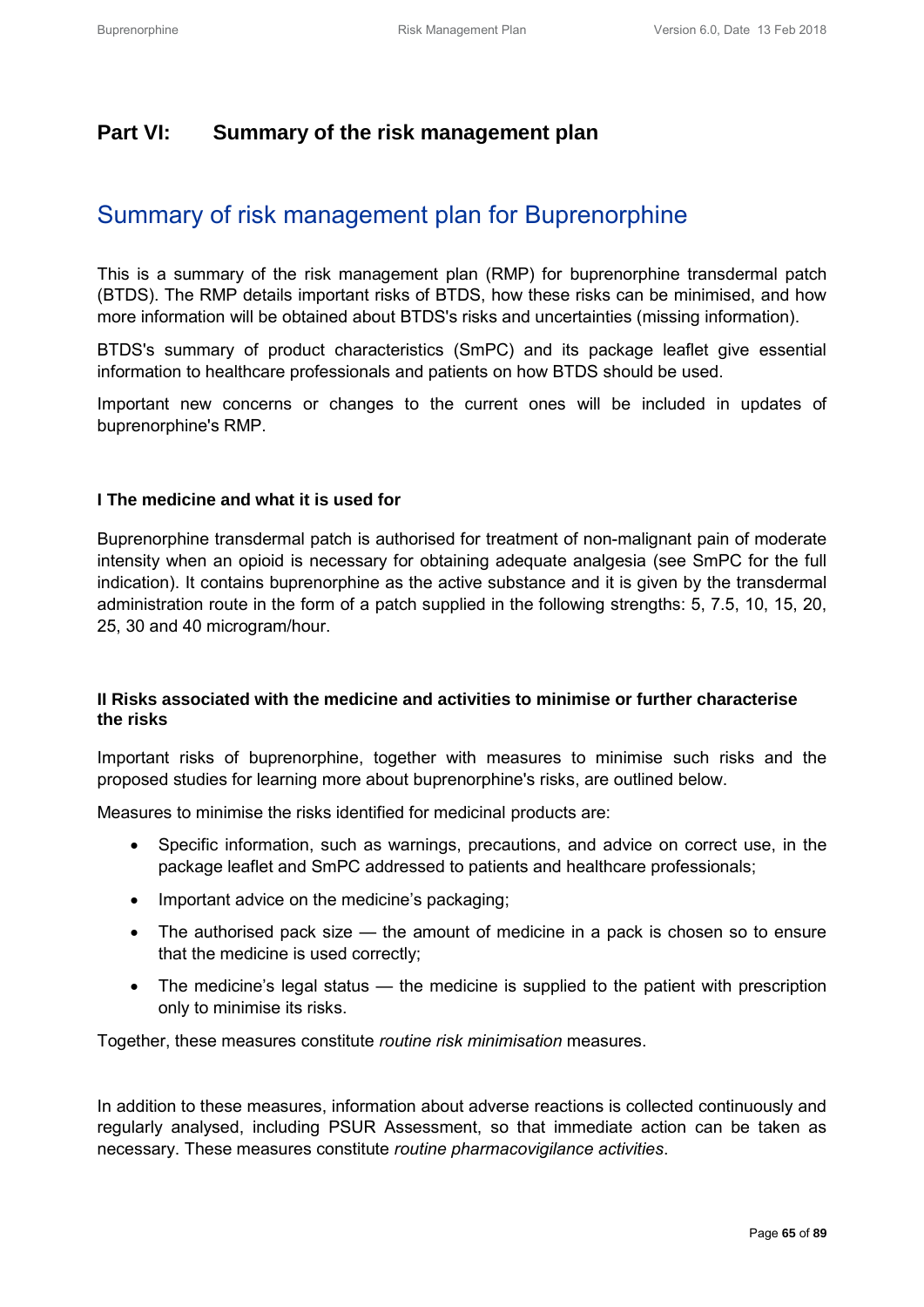If important information that may affect the safe use of buprenorphine is not yet available, it is listed under 'missing information' below.

#### **II.A List of important risks and missing information**

Important risks of buprenorphine are risks that need special risk management activities to further investigate or minimise the risk, so that the medicinal product can be safely administered. Important risks can be regarded as identified or potential. Identified risks are concerns for which there is sufficient proof of a link with the use of buprenorphine. Potential risks are concerns for which an association with the use of this medicine is possible based on available data, but this association has not been established yet and needs further evaluation. Missing information refers to information on the safety of the medicinal product that is currently missing and needs to be collected (e.g. on the long-term use of the medicine).

| List of important risks and missing information |                                           |
|-------------------------------------------------|-------------------------------------------|
| Important identified risks                      | Respiratory depression                    |
|                                                 | Accidental overdose                       |
|                                                 | Drug withdrawal                           |
|                                                 | Drug abuse and dependence                 |
| Important potential risks                       | <b>Medication error</b>                   |
| Missing information                             | Use in pregnant or breastfeeding patients |
|                                                 | Paediatric use                            |

#### **II.B Summary of important risks**

| <b>Important identified risk - Respiratory depression</b> |                                                                                      |
|-----------------------------------------------------------|--------------------------------------------------------------------------------------|
| <b>Evidence for linking the</b>                           | Respiratory depression (usually presented as shallow and weak                        |
| risk to the medicine                                      | breathing) is a class effect for opioids and is one of the major causes              |
|                                                           | for mortality associated with opioid use. The primary mechanism                      |
|                                                           | involves a reduction in the responsiveness of the brainstem respiratory              |
|                                                           | centres to carbon dioxide. The frequency of respiratory depression                   |
|                                                           | based on the clinical data for BTDS is rare $(20.01\% \text{ to } 50.1\%)$ , but the |
|                                                           | reaction may be a life-threatening medical emergency, requiring                      |
|                                                           | specific treatment. Inclusion of this risk is supported by evidence drawn            |
|                                                           | from the published literature, clinical trial experience and post-                   |
|                                                           | marketing safety data.                                                               |
| <b>Risk factors and risk</b>                              | Use in opioid naive patients                                                         |
| groups                                                    | Subsequent to overdose                                                               |
|                                                           | Subsequent to drug abuse                                                             |
|                                                           | Use in patients with pre-existing respiratory disorders chronic                      |
|                                                           | obstructive pulmonary disease, lung disorder, lung neoplasm, asthma,                 |
|                                                           | cerebellum infarction, severe cerebral palsy, sleep apnoea syndrome                  |
| <b>Risk minimisation</b>                                  | Routine risk minimisation measures                                                   |
| measures                                                  | Routine risk communication is present in the following sections:                     |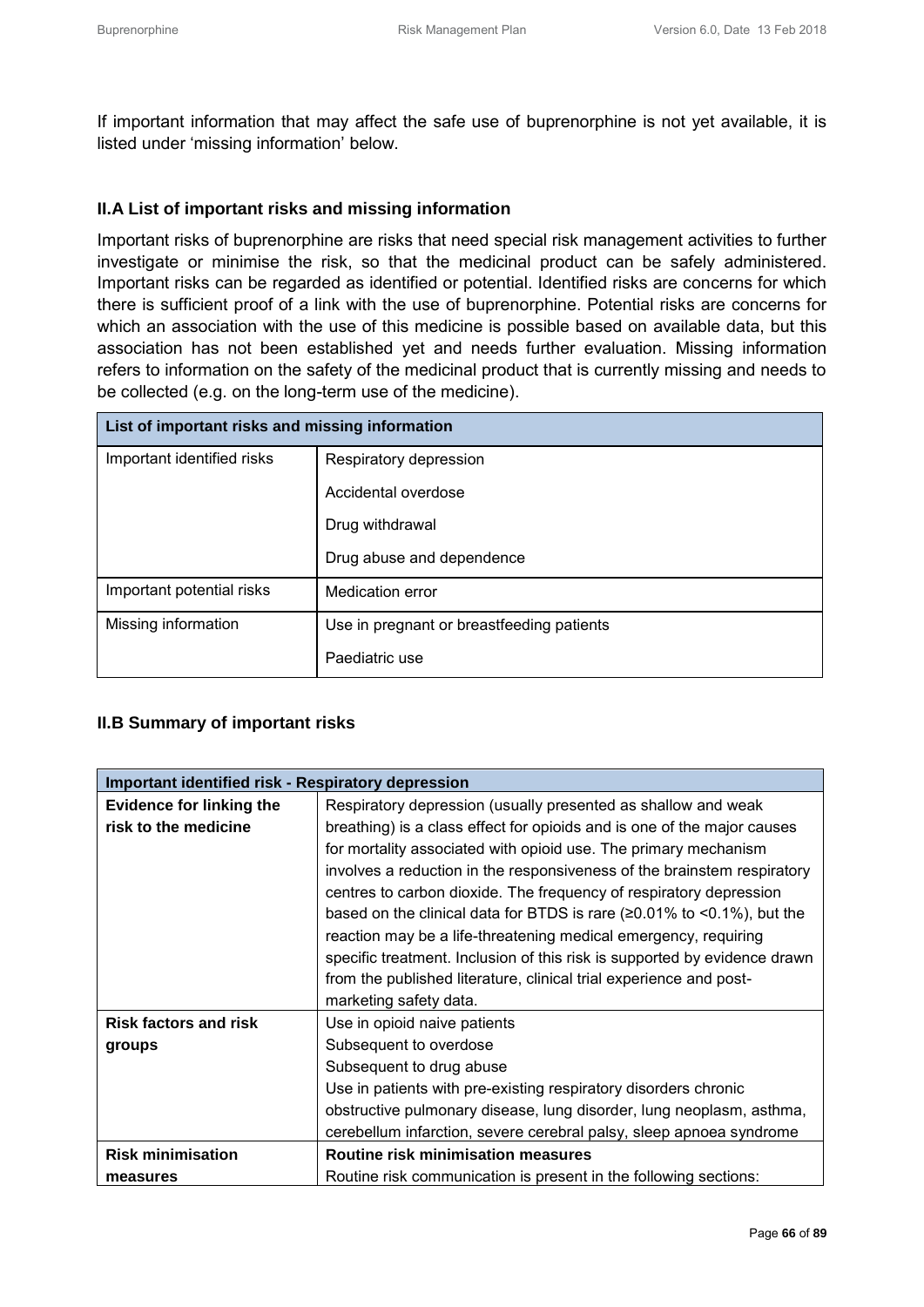| - SmPC:   |                                                                          |
|-----------|--------------------------------------------------------------------------|
|           | Section 4.4                                                              |
| $\bullet$ | Section 4.5                                                              |
| $\bullet$ | Section 4.6                                                              |
|           | Section 4.8                                                              |
|           | Section 4.9                                                              |
|           | - PL section:                                                            |
|           | Statement in the introduction of the PL                                  |
| $\bullet$ | Section 2                                                                |
| $\bullet$ | Section 3                                                                |
|           | Section 4                                                                |
|           |                                                                          |
|           | Risk minimisation activities in the Product Information beyond           |
|           | routine risk communication:                                              |
|           | Risk minimisation activities in the Product Information beyond routine   |
|           | risk communication:                                                      |
|           | - SmPC section 4.3 contraindication for patients with conditions in      |
|           | which the respiratory centre and function are severely impaired or may   |
|           | become so                                                                |
|           | - SmPC in section 4.9 treatment recommendation is present                |
|           | - Statement in the introduction of the PL to take the patch off and seek |
|           | medical help if breathing becomes shallow and weak                       |
|           |                                                                          |
|           | <b>Additional risk minimisation measures</b>                             |
| None      |                                                                          |

| Important identified risk - Accidental overdose |                                                                                                                                                                                                                                                                                                                                                                                                                                                                                                                                                                                                                                                                                                                                                                                                                                                                |
|-------------------------------------------------|----------------------------------------------------------------------------------------------------------------------------------------------------------------------------------------------------------------------------------------------------------------------------------------------------------------------------------------------------------------------------------------------------------------------------------------------------------------------------------------------------------------------------------------------------------------------------------------------------------------------------------------------------------------------------------------------------------------------------------------------------------------------------------------------------------------------------------------------------------------|
| <b>Evidence for linking the</b>                 | Opioid overdose is associated with high mortality rate, which is usually                                                                                                                                                                                                                                                                                                                                                                                                                                                                                                                                                                                                                                                                                                                                                                                       |
| risk to the medicine                            | presented with decreased level of consciousness (starting as feeling<br>very sleepy and progressing to loss of consciousness) and respiratory<br>depression (presented as shallow and weak breathing). Accidental<br>overdose with buprenorphine can be caused by inappropriate drug<br>administration (such as taking a higher dose in error), or to other<br>factors, including increased absorption from the patch due to heat<br>exposure, or reduced rate of elimination from the body due to liver or<br>kidney disorders. The most serious complication is significant<br>respiratory depression including apnoea (cessation of breathing). Such<br>situations are medical emergency and require immediate medical<br>intervention in a hospital setting. Inclusion of this risk is supported by<br>evidence drawn from the post-marketing safety data. |
| <b>Risk factors and risk</b>                    | Use in patients with severe hepatic impairment reducing clearance of                                                                                                                                                                                                                                                                                                                                                                                                                                                                                                                                                                                                                                                                                                                                                                                           |
| groups                                          | the drug, which may lead to an increase in plasma concentration                                                                                                                                                                                                                                                                                                                                                                                                                                                                                                                                                                                                                                                                                                                                                                                                |
|                                                 | Use in patients co-administered BTDS and drugs that reduce the                                                                                                                                                                                                                                                                                                                                                                                                                                                                                                                                                                                                                                                                                                                                                                                                 |
|                                                 | clearance of the drug, which leads to an increase in plasma                                                                                                                                                                                                                                                                                                                                                                                                                                                                                                                                                                                                                                                                                                                                                                                                    |
|                                                 | concentration                                                                                                                                                                                                                                                                                                                                                                                                                                                                                                                                                                                                                                                                                                                                                                                                                                                  |
|                                                 | Subsequent to drug abuse or dependence (17.2% of the cases                                                                                                                                                                                                                                                                                                                                                                                                                                                                                                                                                                                                                                                                                                                                                                                                     |
|                                                 | occurred subsequent to drug abuse, dependence or in patient with a                                                                                                                                                                                                                                                                                                                                                                                                                                                                                                                                                                                                                                                                                                                                                                                             |
|                                                 | history of drug abuse or dependence)                                                                                                                                                                                                                                                                                                                                                                                                                                                                                                                                                                                                                                                                                                                                                                                                                           |
|                                                 | Subsequent to medication errors (23.0% of the cases occurred                                                                                                                                                                                                                                                                                                                                                                                                                                                                                                                                                                                                                                                                                                                                                                                                   |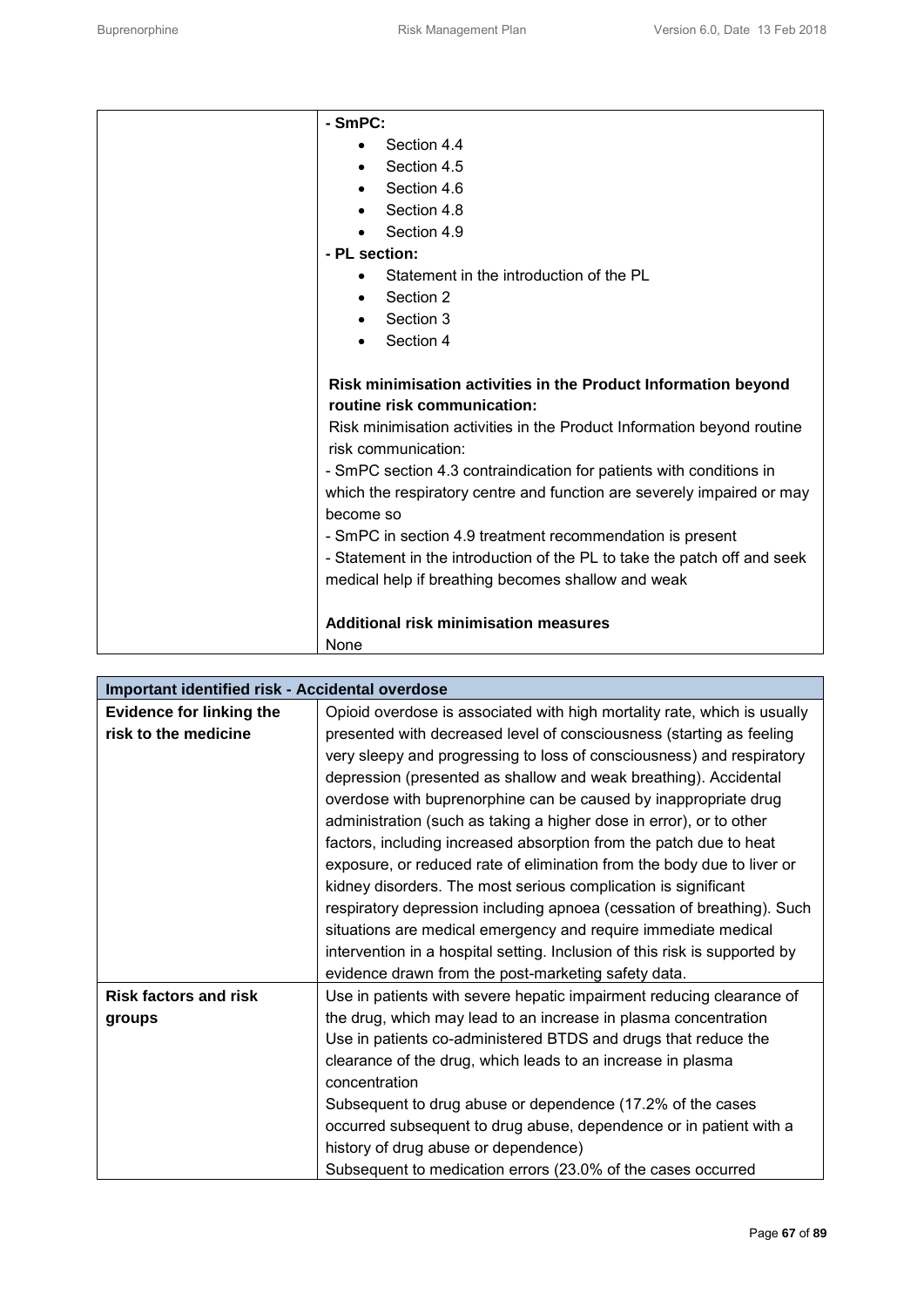|                          | subsequent to medication error)                                                    |
|--------------------------|------------------------------------------------------------------------------------|
| <b>Risk minimisation</b> | <b>Routine risk minimisation measures:</b>                                         |
| measures                 | - SmPC:                                                                            |
|                          | Section 4.2                                                                        |
|                          | Section 4.4                                                                        |
|                          | Section 4.9                                                                        |
|                          | - PL section:                                                                      |
|                          | Statement included in the introduction of the PL                                   |
|                          | Section 3<br>$\bullet$                                                             |
|                          |                                                                                    |
|                          | Risk minimisation activities in the Product Information beyond                     |
|                          | routine risk communication:                                                        |
|                          | - Section 4.2 of SmPC: Advice for titration and monitoring                         |
|                          | - Section 4.2 of SmPC: Advice for use in patients with hepatic                     |
|                          | impairment and that they need to be monitored                                      |
|                          | - Section 4.2 of SmPC: Advice for use in patients with fever or exposed            |
|                          | to external heat and the risk of increased absorption                              |
|                          | - Section 4.9 of SmPC treatment recommendation is present for                      |
|                          | overdose                                                                           |
|                          | - Section 3 of PL: Advice to remove all patches and call the doctor or<br>hospital |

| Important identified risk - Drug withdrawal             |                                                                                                                                                                                                                                                                                                                                                                                                                                                                                                                                                                    |
|---------------------------------------------------------|--------------------------------------------------------------------------------------------------------------------------------------------------------------------------------------------------------------------------------------------------------------------------------------------------------------------------------------------------------------------------------------------------------------------------------------------------------------------------------------------------------------------------------------------------------------------|
| <b>Evidence for linking the</b><br>risk to the medicine | Withdrawal syndrome (also known as "abstinence syndrome") is a<br>well-known effect for the entire opioid class, which may be serious and<br>require urgent medical attention. The symptoms develop after abrupt<br>cessation (or dose decrease), and typically include effects, opposite to<br>the main pharmacological action of opioids. Inclusion of this risk is                                                                                                                                                                                              |
|                                                         | supported by evidence drawn from the published scientific data, clinical                                                                                                                                                                                                                                                                                                                                                                                                                                                                                           |
| <b>Risk factors and risk</b><br>groups                  | trial experience and the post-marketing safety data.<br>Risk factors include socio-demographic factors, pain and drug-related<br>factors, genetics, environment, psychosocial and family history, and<br>alcohol and substance use disorders, prolonged opioid use or patients<br>who abruptly cease therapy (more than 90 days BTDS therapy),<br>subsequent to medication error affecting the absorption rate of<br>buprenorphine, subsequent to product quality error i.e. adhesion issue,<br>patch malfunction resulting in abrupt withdrawal of buprenorphine. |
| <b>Risk minimisation</b>                                | <b>Routine risk minimisation measures:</b>                                                                                                                                                                                                                                                                                                                                                                                                                                                                                                                         |
| measures                                                | - SmPC:<br>Section 4.3<br>Section 4.4<br>Section 4.6<br>Section 4.8<br>- PL section:<br>Section 2<br>Section 3<br>Section 4<br>Risk minimisation activities in the Product Information beyond                                                                                                                                                                                                                                                                                                                                                                      |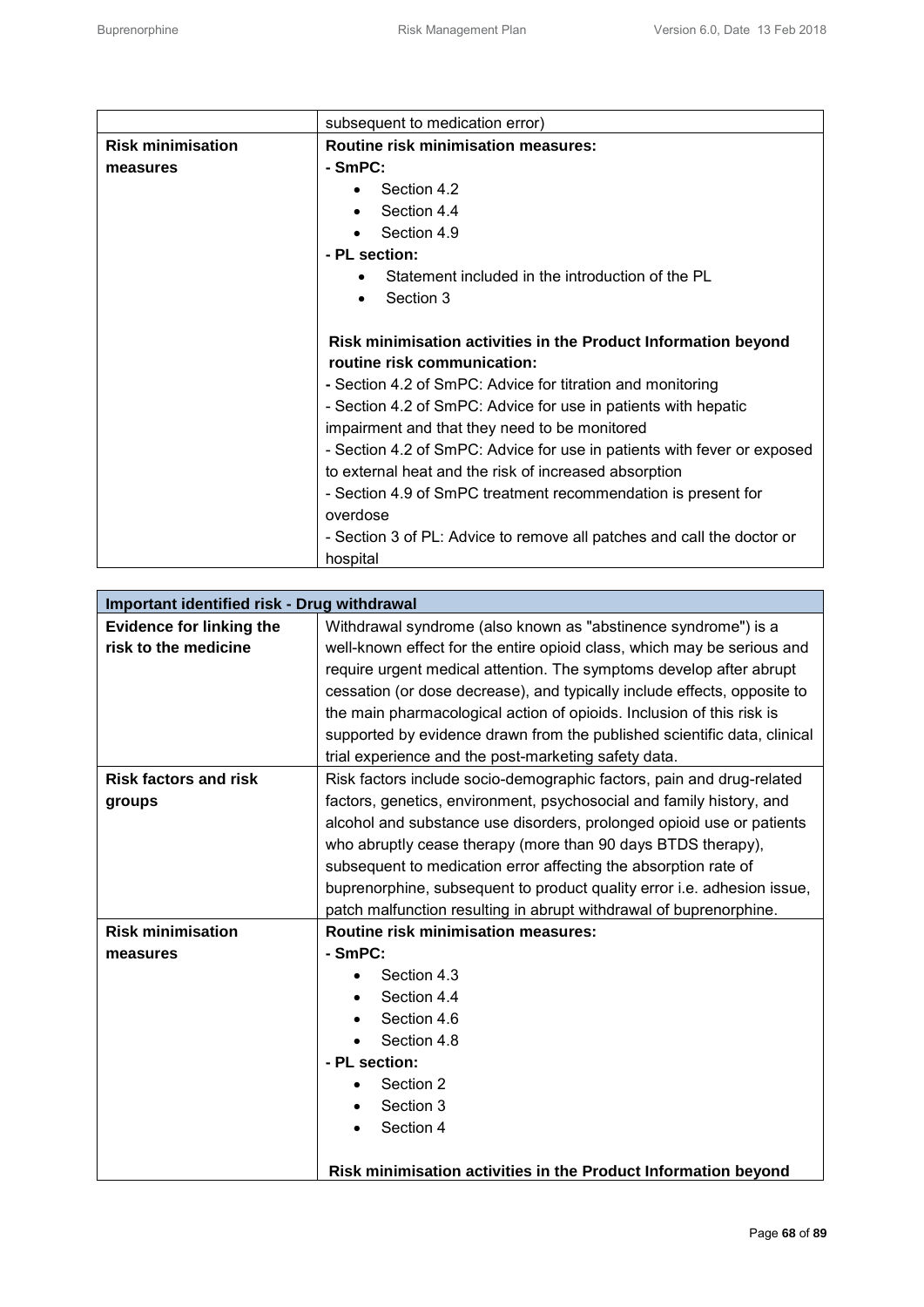| routine risk communication:<br>- Section 3 of PL: Advice to contact treating doctor if symptoms appear |
|--------------------------------------------------------------------------------------------------------|
| after stop using patches                                                                               |

|                                 | Important Identified Risks - Drug abuse and dependence                       |
|---------------------------------|------------------------------------------------------------------------------|
| <b>Evidence for linking the</b> | Opioid abuse and dependence have been recognized as a serious                |
| risk to the medicine            | problem with various implications which spread outside the individual        |
|                                 | patient's physical and mental health. Apart from serious medical             |
|                                 | problems, the individuals' social and economic status may be affected        |
|                                 | with an inability to retain a job and changes in relationships with family   |
|                                 | and friends. The potential impact on public health may be substantial.       |
|                                 | Although buprenorphine is a partial agonist, and the transdermal             |
|                                 | formulation is unlikely to be attractive for drug abuse, the potential for   |
|                                 | such cannot be adequately characterized during controlled trials and         |
|                                 | therefore requires further attention. Inclusion of this risk is supported by |
|                                 | evidence drawn from the published literature and post-marketing safety       |
|                                 | data.                                                                        |
| <b>Risk factors and risk</b>    | Risk factors include socio-demographic factors, pain and drug-related        |
| groups                          | factors, genetics, environment, psychosocial and family history and          |
|                                 | alcohol and substance use disorders                                          |
| <b>Risk minimisation</b>        | <b>Routine risk minimisation measures:</b>                                   |
| measures                        | - SmPC:                                                                      |
|                                 | Section 4.3 Contraindication                                                 |
|                                 | Section 4.4 Special warning and precaution for use Section                   |
|                                 | Section 4.8 Undesirable effects                                              |
|                                 | - PL section:                                                                |
|                                 | Section 2                                                                    |
|                                 |                                                                              |
|                                 | Section 4                                                                    |
|                                 |                                                                              |
|                                 | Risk minimisation activities in the Product Information beyond               |
|                                 | routine risk communication:                                                  |
|                                 | None                                                                         |
|                                 |                                                                              |
|                                 | Other risk minimisation measures beyond the Product                          |
|                                 | Information:                                                                 |
|                                 | Classification as a Controlled Drug. This restrictive classification raises  |
|                                 | the overall level of vigilance and surveillance                              |
|                                 | Restricting prescribers: a prescription is required before buprenorphine     |
|                                 | can be obtained.                                                             |

| <b>Important Potential Risks - Medication error</b> |                                                                           |
|-----------------------------------------------------|---------------------------------------------------------------------------|
| <b>Evidence for linking the</b>                     | Errors associated with the use of medicinal products may present a        |
| risk to the medicine                                | significant public health concern due to their versatile nature and the   |
|                                                     | associated difficulties in prediction/estimation of their occurrence. As  |
|                                                     | they are unintended acts, occurring at various stages of the clinical     |
|                                                     | practice, an adequate assessment of the potential for medication error    |
|                                                     | is very difficult during the clinical trial phase. Since medication error |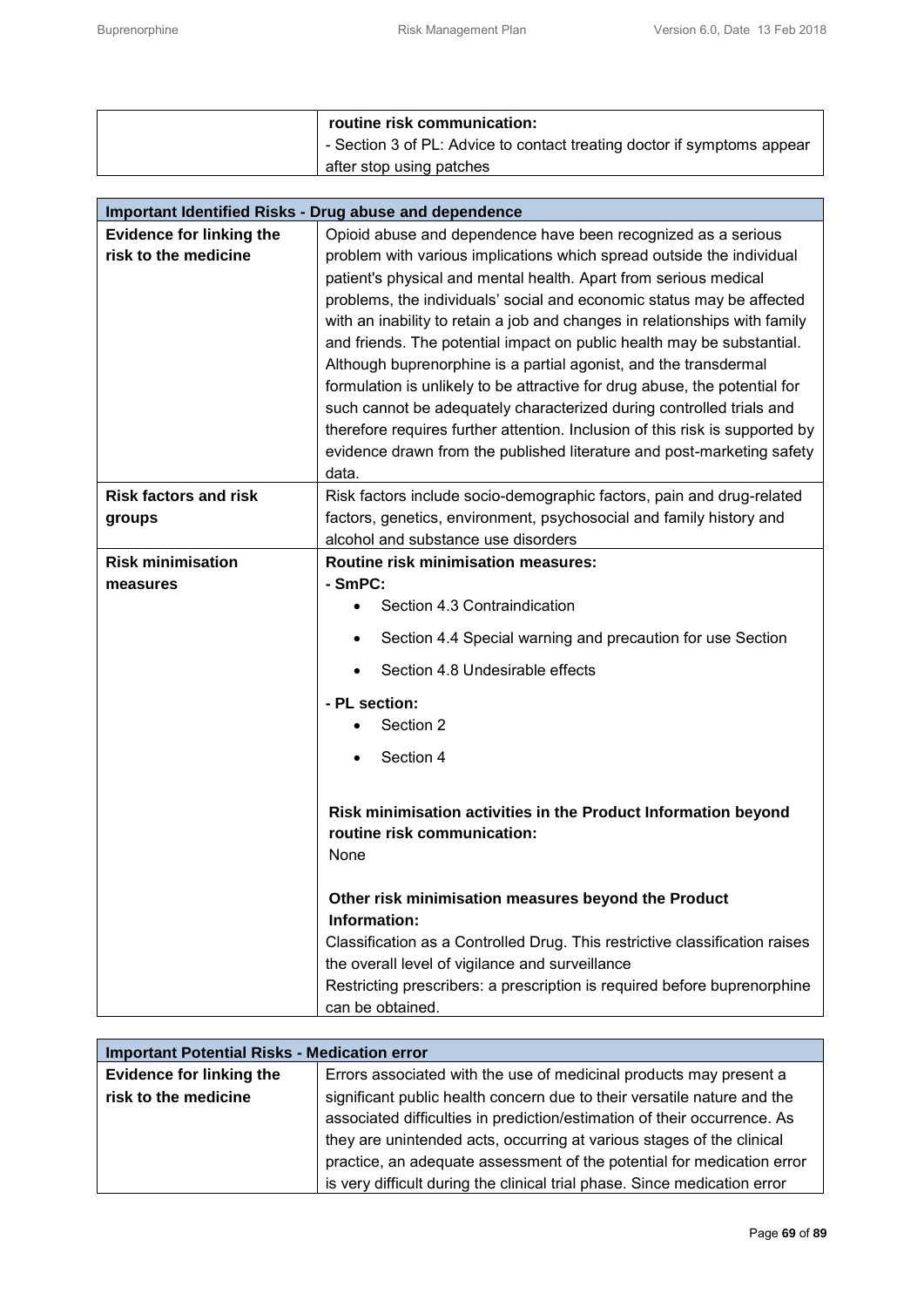|                              | may lead to clinically significant outcomes (such as accidental           |
|------------------------------|---------------------------------------------------------------------------|
|                              | overdose), and proper monitoring and evaluation of error patterns may     |
|                              | increase the preventability of error via appropriate measures in          |
|                              | labelling, medication error is considered as important potential risk.    |
|                              | Inclusion of this risk is supported by evidence drawn from the            |
|                              | published literature, clinical trial experience and post-marketing safety |
|                              | data.                                                                     |
| <b>Risk factors and risk</b> | Patients with cognitive impairment                                        |
| groups                       | Patients undergoing opioid rotation from a different transdermal opioid   |
|                              | Patients commencing BTDS therapy                                          |
| <b>Risk minimisation</b>     | <b>Routine risk minimisation measures:</b>                                |
| measures                     | - SmPC:                                                                   |
|                              | Section 4.2                                                               |
|                              | - PL section:                                                             |
|                              | Section 3                                                                 |
|                              |                                                                           |
|                              | Risk minimisation activities in the Product Information beyond            |
|                              | routine risk communication:                                               |
|                              | - Advice for titration and monitoring is present in section 4.2 of SmPC   |
|                              | - Advice is present in section 3 of PL of what to do when more or less    |
|                              | medication applied                                                        |

| Missing Information - Use in pregnant or breastfeeding patients |                                                                |
|-----------------------------------------------------------------|----------------------------------------------------------------|
| <b>Risk minimisation</b>                                        | Routine risk minimisation measures:                            |
| measures                                                        | - SmPC:                                                        |
|                                                                 | Section 4.6<br>$\bullet$                                       |
|                                                                 | Section 4.8                                                    |
|                                                                 | - PL section:                                                  |
|                                                                 | Section 2<br>$\bullet$                                         |
|                                                                 | Section 4<br>$\bullet$                                         |
|                                                                 |                                                                |
|                                                                 | Risk minimisation activities in the Product Information beyond |
|                                                                 | routine risk communication:                                    |
|                                                                 | None                                                           |

| <b>Missing Information - Paediatric use</b> |                                                                |
|---------------------------------------------|----------------------------------------------------------------|
| <b>Risk minimisation</b>                    | Routine risk minimisation measures:                            |
| measures                                    | - SmPC:                                                        |
|                                             | Section 4.2 Posology and method of administration              |
|                                             | - PL section:                                                  |
|                                             | Section 2<br>$\bullet$                                         |
|                                             |                                                                |
|                                             | Risk minimisation activities in the Product Information beyond |
|                                             | routine risk communication:                                    |
|                                             | None                                                           |